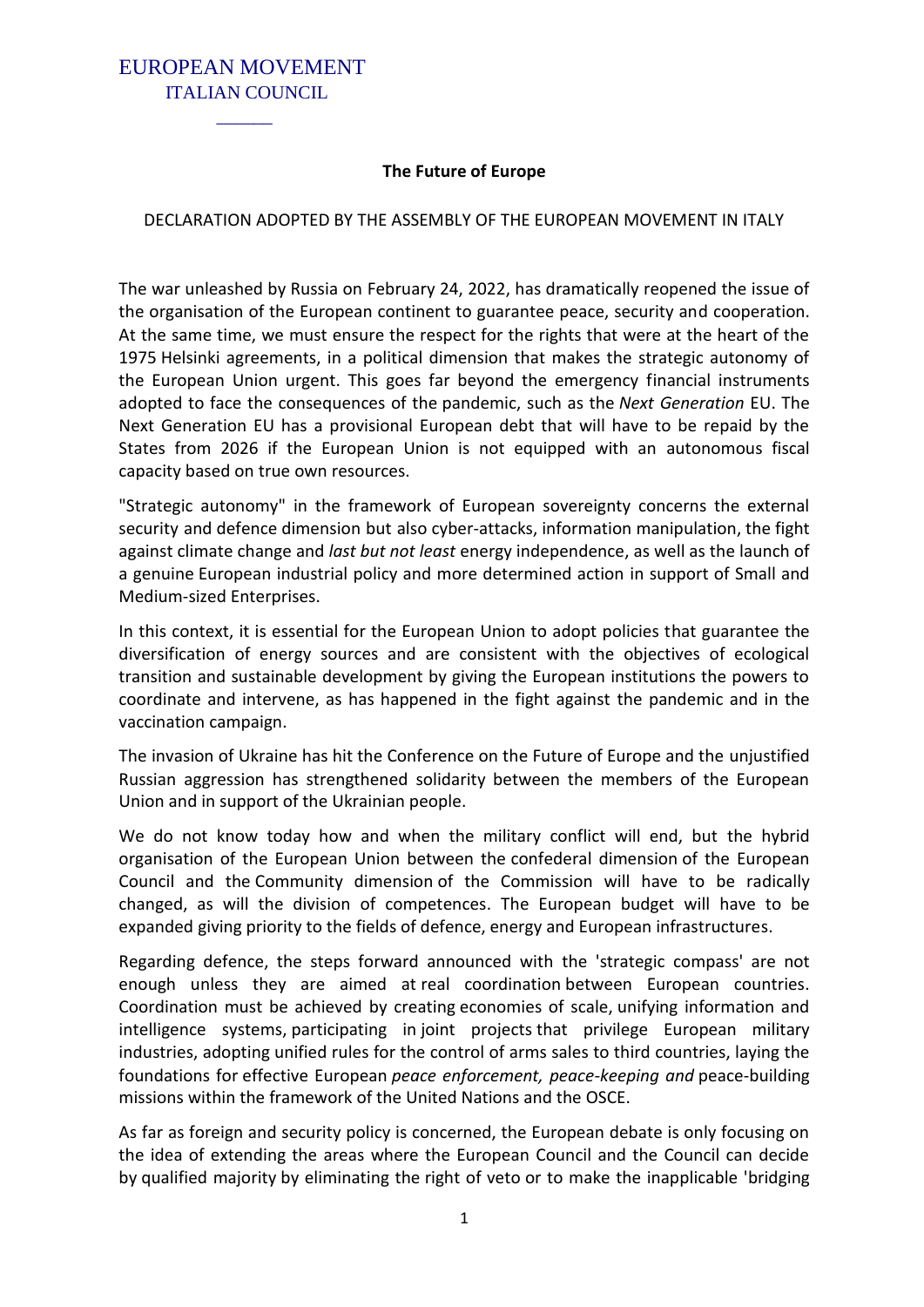# EUROPEAN MOVEMENT ITALIAN COUNCIL

 $\mathcal{L}_\text{max}$  and  $\mathcal{L}_\text{max}$ 

clause' work, which would allow the European Council – unanimously – to authorise the Council to vote by majority.

The (governmental) responsibility of the European Commission has been recognised in the fight against the pandemic and in the management of financial resources to deal with its economic consequences, starting with the European public debt. The same path must be taken in order to achieve a single foreign and security policy exercised by the European Commission and a common defence coordinated by the Commission itself within the Political and Security Committee and an Inter-force Command.

If the prospect that emerges from the '*change in history*' imposed by the invasion of Ukraine is to lay the foundations of a 'federal community', we must make it clear that there are no federal systems in the world in which responsibility for external relations is attributed to the members of the Federations. The idea of a hybrid system of government or a double executive exercised partly by the European Commission and partly by the European Council of Heads of State and Government would be a harbinger of ineffectiveness, confusion and permanent interinstitutional conflicts.

The first step must be to give the European Union exclusive competences in development cooperation and in migration and asylum policies by increasing the overall European financial commitments and by unifying the offices of President of the Commission and President of the European Council from the next expiry of the mandate of the President of the European Council.

As regards the financial resilience of the European Union, resources are urgently needed in energy, industrial, and defence policies.

These resources must also be devoted to strengthening the social dimension - along the lines of the SURE programme and in the context of the legislative implementation of the action plan adopted in Porto. The plan will be made more effective by dialogue with the economic and social partners - to guarantee the common goods of prosperity, the fight against unemployment and security through the European Union's autonomous fiscal capacity.

The Conference on the Future of Europe will end on May  $9^{th}$ . It was unable or unsuccessful in opening a public debate on the European consequences of the conflict in Ukraine and left open questions of method and substance relating to the role of participatory democracy.

The Spinelli Group in the European Parliament has recently opened a significant window of opportunity on the "constituent perspective" as did the new German government. This is consistent with the original initiative of the European Parliament during the first legislature that led on February 14, 1984, to the approval of the "Spinelli project" and the Ventotene Manifesto of 1941.

The political groups are moving towards the adoption of a resolution at the beginning of May 2022 which will call for the convening of interparliamentary assemblies to strengthen representative democracy and the introduction of transnational lists linked to the *Spitzenkandidaten* method. This will open the way to some amendments to the